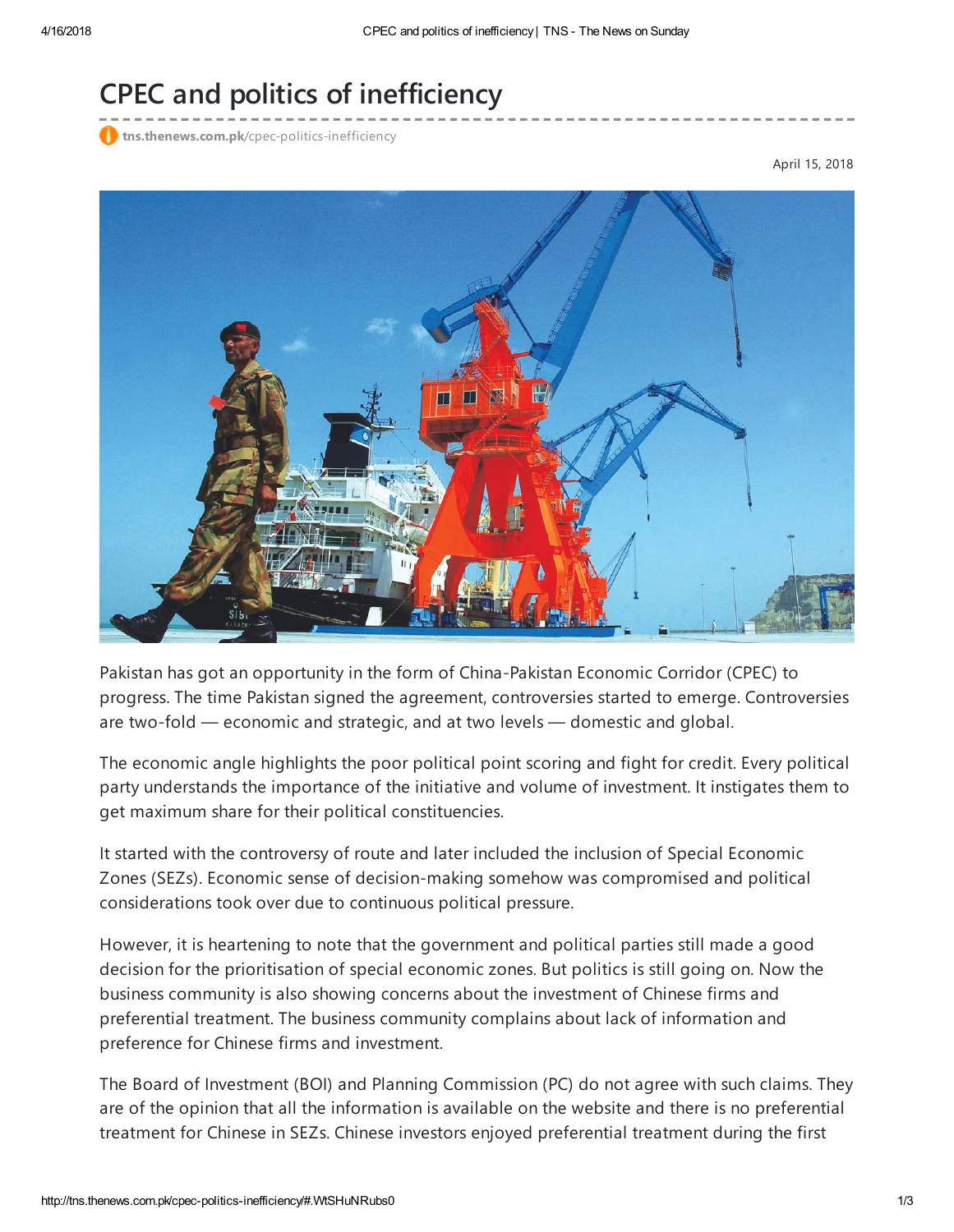phase for the power plants but it was necessary at that time as Pakistan was looking for quick fix to overcome the energy crisis. However, case of SEZs is different and investment opportunities are open for every one.

Pakistani and foreign investors can benefit equally from these opportunities. Chinese firms will have to compete with Pakistani and foreign companies and industries for availing the opportunity. Both the governments are also encouraging joint ventures of Pakistani and Chinese companies.

The second and most debated issue these days is debt repayment and interest rates. First of all, it is important to clarify that CPEC is not wholly dependent on Chinese investment. Pakistan's share is, according to available statistics, about \$18.1 billion.

On repayment it is important to understand that it will depend on the management and governance of the country not solely on the interest rates. It is critical to note that the government of Pakistan has to devise better policies to give impetus to the national economy and benefit from CPEC investment.

It was predicted that till 2018 there would be 2 per cent increase in the national GDP due to CPEC. It was calculated that for one per cent increase in GDP there is need of 3.6 per cent incremental investment. CPEC provided 5.4 per cent incremental investment. That means there would be 1.5 per cent increase in GDP.

Unfortunately, we missed that target and we are still at 5 per cent growth rate. Along with other reasons, poor planning and preparation led to lower growth in GDP. Government and opposition parties remained busy in point scoring and credit war rather than putting efforts on policy and strategic interventions.

The incumbent government claims that investment has only come due to their government. Pakistan People's Party, on the other hand, is of the view that they had paved the way for investment and the present government just cashed in on it. However, research reveals that the first blueprint of CPEC is "Beijing Declaration of 2003". Moreover, the Chinese government has again and again emphasised that the investment is for the people of Pakistan, irrespective of any government or institution.

The tug of war on constituency politics is hurting CPEC at two levels. First, the government and opposition parties are not investing the required time on formulating policies and strategies for better implementation. For example, Pakistan does not have any estimated number of required raw and skilled labour force. In the absence of facts and figures Pakistan will never be able to devise a comprehensive plan for labour and skill development.

There is also dearth of literature and policy documents and plans to promote entrepreneurship in connection with CPEC. CPEC will introduce a number of entrepreneurship opportunities in sectors like eco-tourism, agriculture and SEZs.

SEZs will create opportunities by creating backward linkages with cottage industry and raw material sectors. Entrepreneur skills will help local communities to bargain well and secure maximum benefits. Therefore, there is need to invest in entrepreneurship skill development.